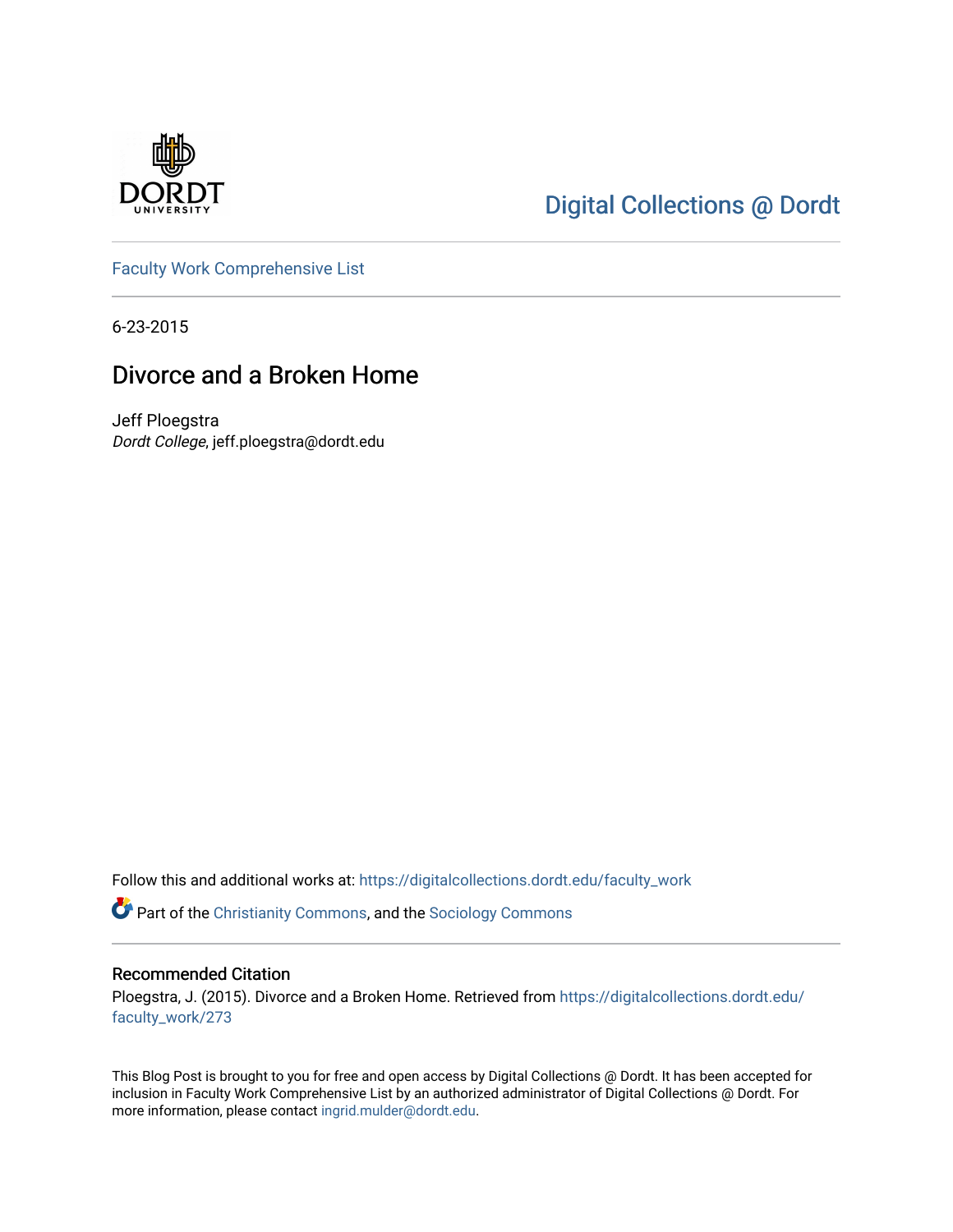## Divorce and a Broken Home

#### Abstract

"Reflections on the encyclical letter "Laudato Si" of the Holy Father Francis on care for our common home."

Posting about reframing all of creation to bring glory to God from In All Things - an online hub committed to the claim that the life, death, and resurrection of Jesus Christ has implications for the entire world.

<http://inallthings.org/divorce-and-a-broken-home/>

#### Keywords

In All Things, creation, encyclical, Popes, God, Bible, relationships

#### **Disciplines**

Christianity | Sociology

#### **Comments**

[In All Things](http://inallthings.org/) is a publication of the [Andreas Center for Reformed Scholarship and Service](http://www.dordt.edu/services_support/andreas_center/) at Dordt [College](http://www.dordt.edu/).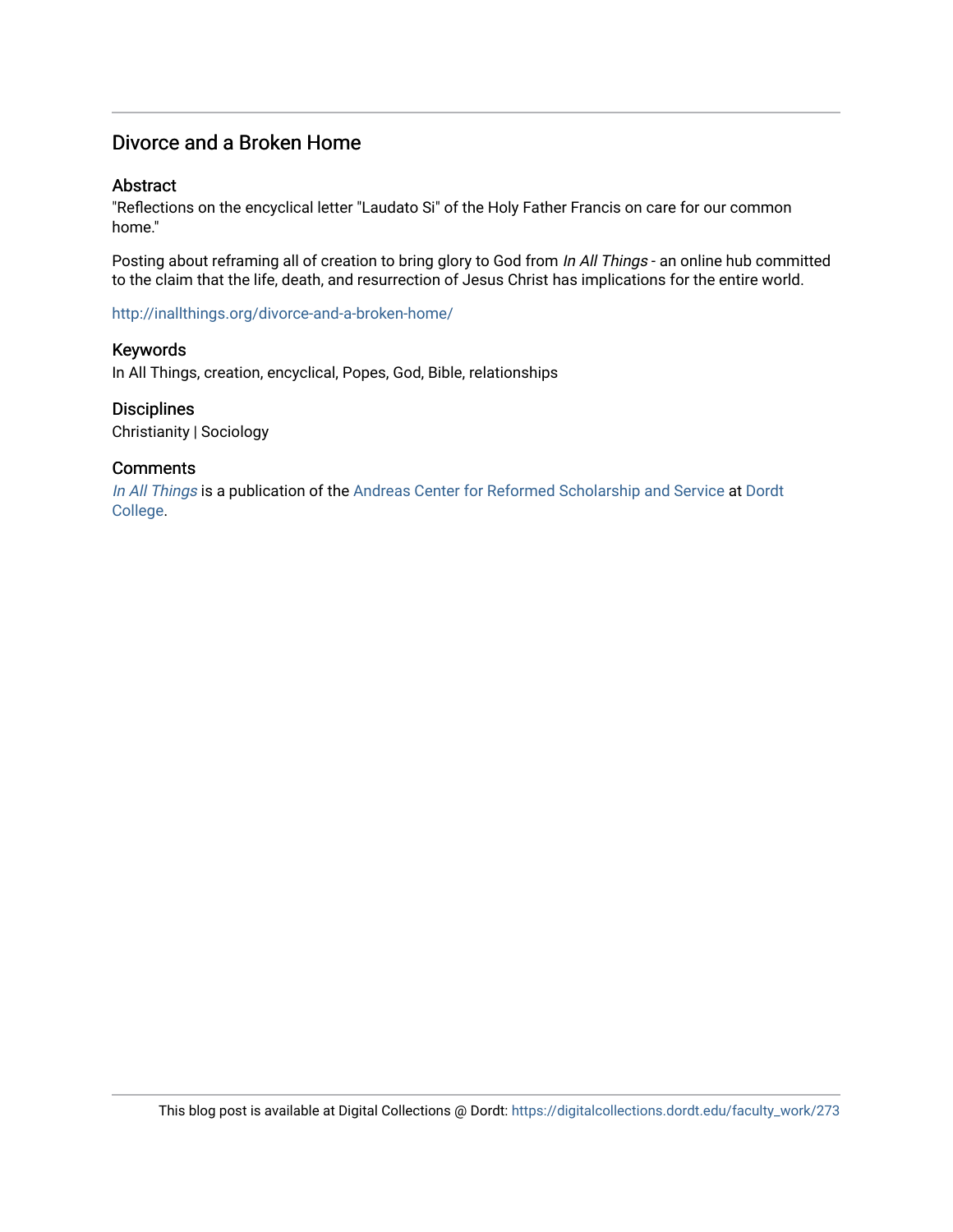# **Divorce and a Broken Home**

**all inallthings.org**[/divorce-and-a-broken-home/](http://inallthings.org/divorce-and-a-broken-home/?utm_source=feedburner&utm_medium=email&utm_campaign=Feed:+in-all-things+(in+all+things))

#### Jeff Ploegstra

It should be unsurprising to everyone that a pope who chose to be named after St. Francis of Assisi would write an [encyclical](http://w2.vatican.va/content/francesco/en/encyclicals/documents/papa-francesco_20150524_enciclica-laudato-si.pdf) elaborating on the ethical and spiritual dimensions of environmental care. In his letter, the pope had much to say about what needs to change in our approach to "our common home," but the real beauty of what he wrote is in how clearly he elaborated on *why* we need change.

It is also, perhaps, unsurprising that much of the discussion in the news is about who is going to like what he has to say and who isn't.<sup>[1](http://inallthings.org/divorce-and-a-broken-home/?utm_source=feedburner&utm_medium=email&utm_campaign=Feed%3A+in-all-things+%28in+all+things%29#fn1-4929)</sup>

Very little actual thoughtful critique exists. Some immediately glom onto "climate change" and declaim the pope as some sort of demagogue pandering to the environmentalists, while others praise him because he denounces abortion. Rather than engaging the merits of the content, much of the coverage has simply engaged a few political hot topics… Too bad.

A blog [post](http://www.firstthings.com/blogs/mullarkey/2015/01/francis-political-illusion) by Maureen Mullarkey from "First Things," self-proclaimed as "America's most influential Journal of Religion and Public Life", typifies the rhetoric. She said, "Man cannot destroy 'Creation.' It is not within his power. …. Francis sullies his office by using demagogic formulations to bully the populace into reflexive climate action with no more substantive guide than theologized propaganda."

I would have to say that she A) has not actually read the encyclical and B) has not bothered to take a look around the world lately — unless she means that we cannot destroy "creation" in the sense that we can't knock it out of existence. I would consider rampant water and air pollution, massive deforestation, dewatering of rivers and seas, unprecedented erosive soil loss, mountain top removal, state-sized islands of plastic trash in our oceans, a huge hole in the ozone layer, and accelerating loss of biodiversity all to be clear evidence that we can indeed destroy creation — one piece at a time, one relationship at a time. Creation is a complex system whose parts and pieces we barely understand, let alone the relationships among those parts and pieces. Undermining any part or piece of a complex system has the potential to undermine the rest. In fact, this is one of the things I appreciate most about the encyclical: it highlights relationships and interdependence. Like a marriage or family, the *relationships* are as important as the members.

Early in the encyclical, the pope clearly articulates broken relationships as a theological foundation to his understanding of the problem:

*The creation accounts in the book of Genesis contain, in their own symbolic and narrative language, profound teachings about human existence and its historical reality. They suggest that human life is grounded in three fundamental and closely intertwined relationships: with God, with our neighbor, and with the earth itself. According to the Bible, these three vital relationships have been broken, both outwardly and within us. This rupture is sin. The harmony between the Creator, humanity, and creation as a whole was disrupted by our presuming to take the place of God and refusing to acknowledge our creaturely limitations. This in turn distorted our mandate to "have dominion" over the earth (cf. Gen 1:28), to "till it and keep it" (Gen 2:15). As a result, the originally harmonious relationship*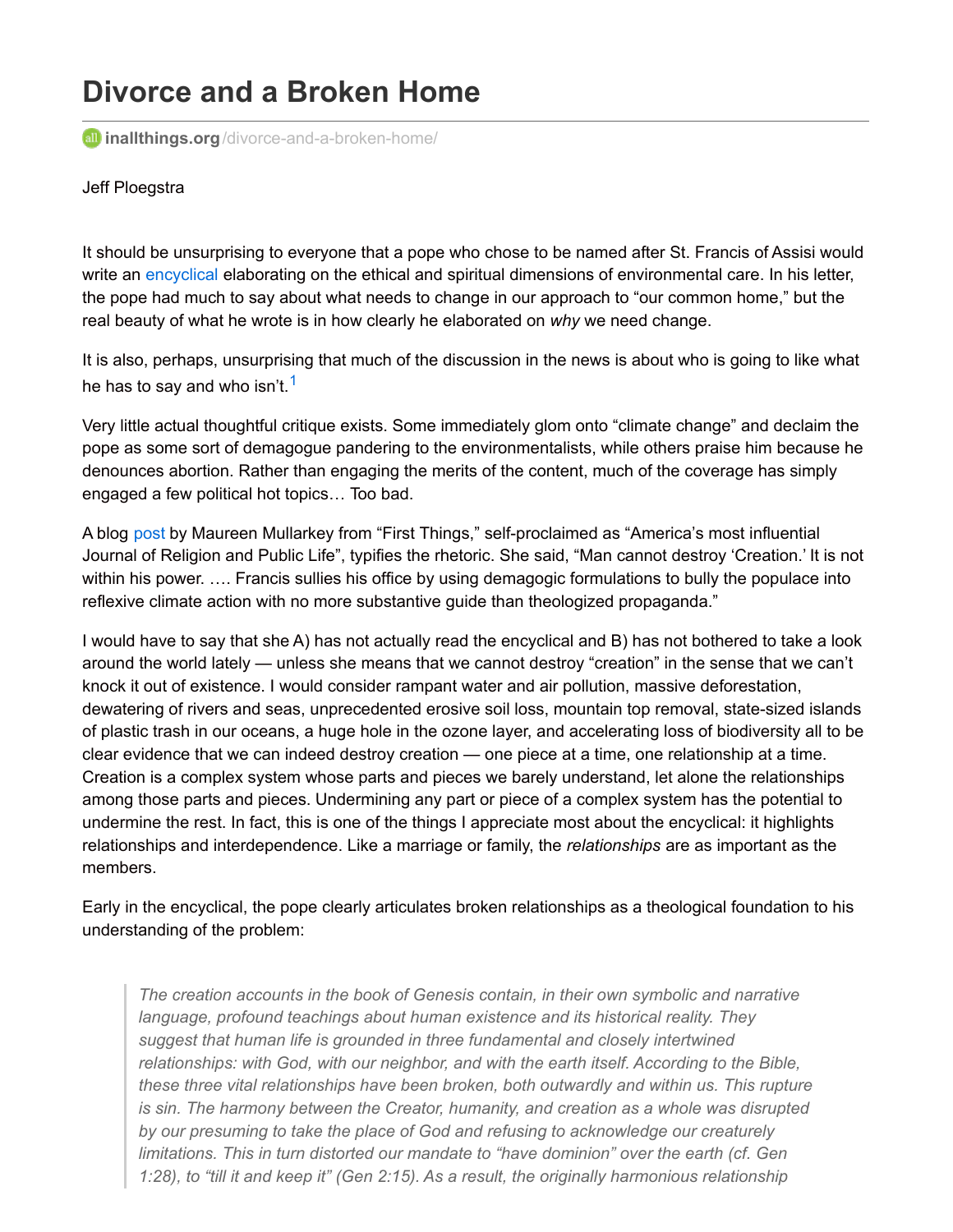Throughout the encyclical, the pope speaks eloquently of the importance of the interdependence of all creation, and states that we should seek an "…integral ecology lived out joyfully and authentically." In an elaboration on Thomas Aquinas he says,

*The universe as a whole, in all its manifold relationships, shows forth the inexhaustible riches of God. Saint Thomas Aquinas wisely noted that multiplicity and variety "come from the intention of the first agent" who willed that "what was wanting to one in the representation of the divine goodness might be supplied by another," inasmuch as God's goodness "could not be represented fittingly by any one creature." Hence we need to grasp the variety of things in their multiple relationships. We understand better the importance and meaning of each creature if we contemplate it within the entirety of God's plan. As the Catechism teaches: "God wills the interdependence of creatures. The sun and the moon, the cedar and the little flower, the eagle and the sparrow: the spectacle of their countless diversities and inequalities tells us that no creature is self-sufficient. Creatures exist only in dependence on each other, to complete each other, in the service of each other". [pg.25] [tweet](http://twitter.com/intent/tweet?url=http://inallthings.org/divorce-and-a-broken-home/?utm_source=feedburner&utm_medium=email&utm_campaign=Feed%3A+in-all-things+%28in+all+things%29&text=The universe as a whole, in all its manifold relationships, shows forth the inexhaustible riches of God. Saint Thomas Aquinas wisely noted that multiplicity and variety %E2%80%9Ccome from the intention of the first agent%E2%80%9D who willed that %E2%80%9Cwhat was wanting to one in the representation of the divine goodness might be supplied by another,%E2%80%9D inasmuch as God%E2%80%99s goodness %E2%80%9Ccould not be represented fittingly by any one creature.%E2%80%9D Hence we need to grasp the variety of things in their multiple relationships. We understand better the importance and meaning of each creature if we contemplate it within the entirety of God%E2%80%99s plan. As the Catechism teaches: %E2%80%9CGod wills the interdependence of creatures. The sun and the moon, the cedar and the little flower, the eagle and the sparrow: the spectacle of their countless diversities and inequalities tells us that no creature is self-sufficient. Creatures exist only in dependence on each other, to complete each other, in the service of each other%E2%80%9D. %5Bpg.25%5D&via=&related=&hashtags=creation,Encyclical,Pope Francis,)*

The complementarity of "broken relationships" as both a theological and ecological concept represents beautifully how our scientific and theological understandings of the world can complement one another to engage us in fruitful activity and the bringing of shalom. We are motivated out of our love for God and our reasoned examination of what He has made, and we become disciples as we study the world and engage our brokenness. We repent and seek to draw nearer to God as we pursue right *relationship* and God's good purposes for all He has made.

We must reframe all of creation, including human social, technological, and political systems, as a *whole thing* purposed to bring God glory. The encyclical unfolds a number of themes throughout that are all clearly connected to the foundational relational breaks mentioned above. The pope develops and elaborates on themes related to the intimate relationship between the poor and environmental decline, the interconnection of ecosystems, our frequent idolization of technological solutions, alternative ways of understanding the economy and progress, the appropriate value of created things, and the need for our serious engagement with socio-environmental issues through debate, policy, and lifestyle change. He engages these things because the problems inherent in them represent a misdirection of their collective, central purpose.

Many critics of the encyclical are representing it as foundationally about climate change policy. I can't help but believe that this is purely political maneuvering. Even if you think climate change (or at least anthropogenic climate change) is off the mark, you should be able to clearly understand the arguments made about human interdependence with the rest of creation, the fragility of interconnected systems, and the differential vulnerability of the poor. More importantly, you should also be able to understand that this is a clarion call to activity more clearly aimed at loving God (by caring for what he made and called "very good"), and loving our neighbor (by loving where they live and supporting our shared systems they depend upon much more immediately than we do).

As I read it, I see that the encyclical is an attempt to redirect us toward the central purpose of creation. It does not simply elaborate on problems. While pointing out brokenness, it is also incredibly hope- and praise-filled. I hope everyone will take the time to read the encyclical, not only to evaluate its merits for